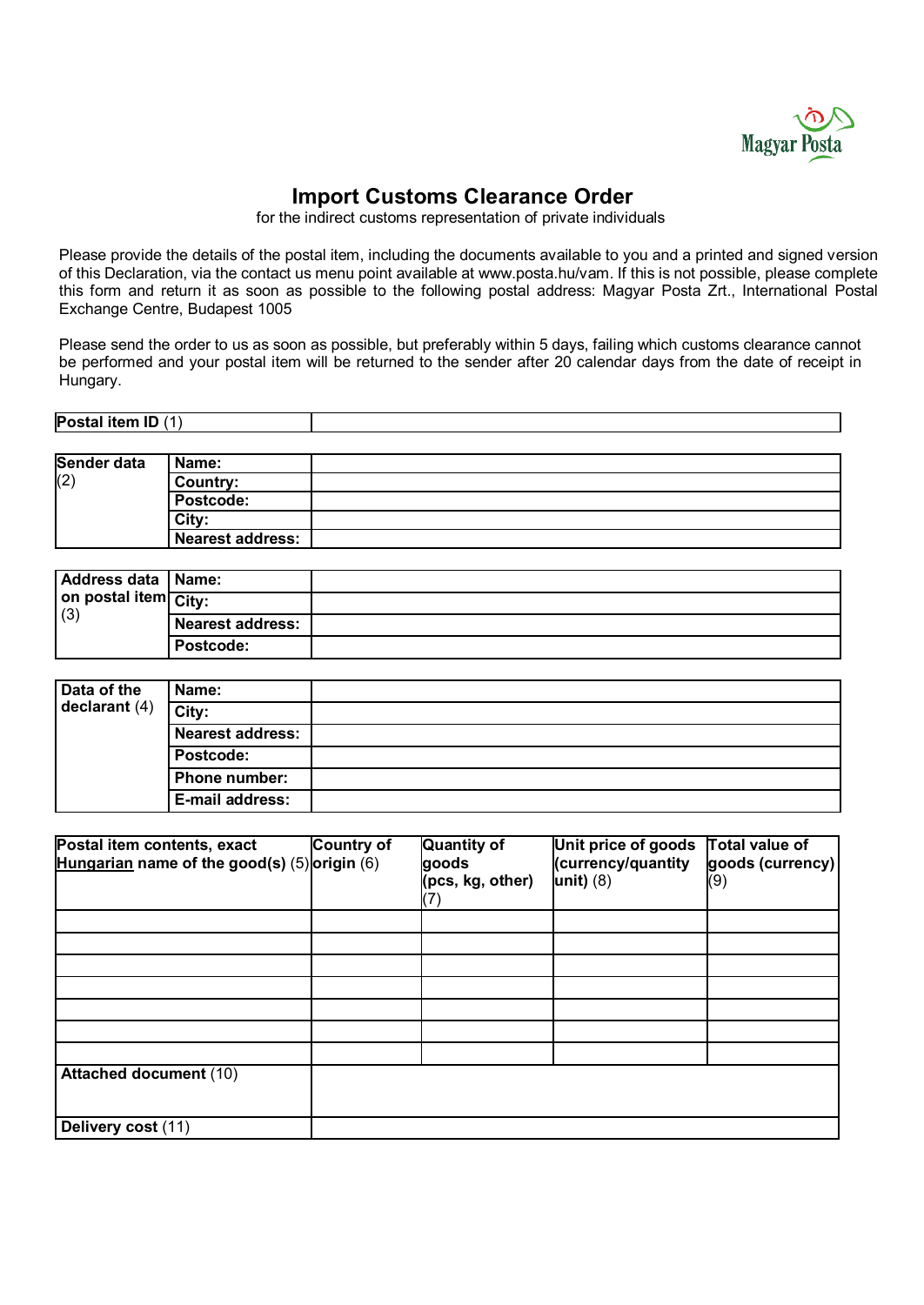### **Please indicate below (with an x) which of the customs clearance options, A (postal customs clearance) or B (clearance by another customs agency) you wish to select for your above postal item:**

#### A. **Postal customs clearance** (release for free circulation)

The customs valuation of the goods is governed by Articles 69-76 of Regulation (EU) No 952/2013 of the European Parliament and of the Council laying down the Union Customs Code and Articles 127-146 of Commission Regulation (EU) No 2015/2447/EU implementing it. **Please indicate (with an x) which of the following 7 postal item types characterises your postal item.**

| ∩                | Ordered postal item worth over EUR 150                               | Goods returned to Hungary       |
|------------------|----------------------------------------------------------------------|---------------------------------|
|                  | Gift                                                                 | Guarantee repair or replacement |
| $\left( \right)$ | Postal item for a full-time student (foreign national)               |                                 |
|                  | Postal item of a natural person repatriating/relocating to<br>the EU |                                 |

Customs cleared postal items will be delivered by the competent post office according to the delivery address. The total amount of the customs duty and the customs clearance fee, as established by the National Tax and Customs Administration, can be paid in advance with an online credit card payment or at the time of delivery. The goods can only be released after payment of the established customs duties and other charges and the customs clearance fee.

Magyar Posta Zrt. (hereinafter: 'MP Zrt.') shall not be liable for any damages arising from the provision of incorrect data or from the use of such data, nor shall it be under any obligation whatsoever.

By indicating postal customs clearance and by signing and returning this Document, an import clearance order is created between You and MP Zrt. By signing this order you declare that

- you authorise MP Zrt. to release the postal item for free circulation (import clearance) and to perform and act in the name of and on behalf of the customs administration if it requires the examination of any goods,
- $\triangleright$  you undertake to pay to MP Zrt. the amount of any customs administrative fine imposed on MP Zrt. as a result of any incorrect information provided within 8 days of being requested to do so.

Please send us the necessary document(s) for the customs clearance of your postal item together with this Order. We shall not be liable for the consequences of their absence (failure of customs clearance), and any additional costs will be passed on to you. Please note that customs clearance is performed after the necessary documents have been received, in the order they were received.

This order authorises indirect representation and relates solely to the customs clearance of the above postal item.

# B. **Clearance by another customs agency or the National Tax and Customs Administration (NTCA)**

I declare that I authorise ....................................................................................... to perform the customs clearance.

The service consists of the customs clearance of the postal item initiated by another customs agency or via the NTCA eVÁM web application in electronic form at the NTCA (National Tax and Customs Administration) Airport Directorate. MP Zrt. charges a fee for the goods declaration activity of the postal item to NTCA, which is payable upon delivery. MP Zrt. forwards the postal item to the addressee as soon as it receives a certified notification of the final customs decision from the addressee or the proceeding customs agency.

By signing this Document, I declare that the data provided are correct and that the annexes are true and correct, and I declare that I accept the General Terms and Conditions for Postal Services<sup>[1](#page-1-0)</sup> and the conditions of the postal customs agency service<sup>2</sup>, and that I am liable for any legal consequences arising from any incorrect or incomplete data provided by me.

**Date: ...... day ..................... month .......... year**

**……………………………………………………. Signature of the Principal/Declarant[3](#page-1-2)**

<span id="page-1-0"></span><sup>&</sup>lt;sup>1</sup> https://www.posta.hu/static/internet/download/PASZF\_ASZF01\_ASZF.pdf

<span id="page-1-1"></span><sup>&</sup>lt;sup>2</sup> [https://www.posta.hu/static/internet/download/PASZF\\_ASZF02\\_Termeklapok.pdf, 2](https://www.posta.hu/static/internet/download/PASZF_ASZF02_Termeklapok.pdf)4.13. Postal Customs Clearance Service

<span id="page-1-2"></span><sup>&</sup>lt;sup>3</sup>Magyar Posta Zrt. does not accept any unsigned order.